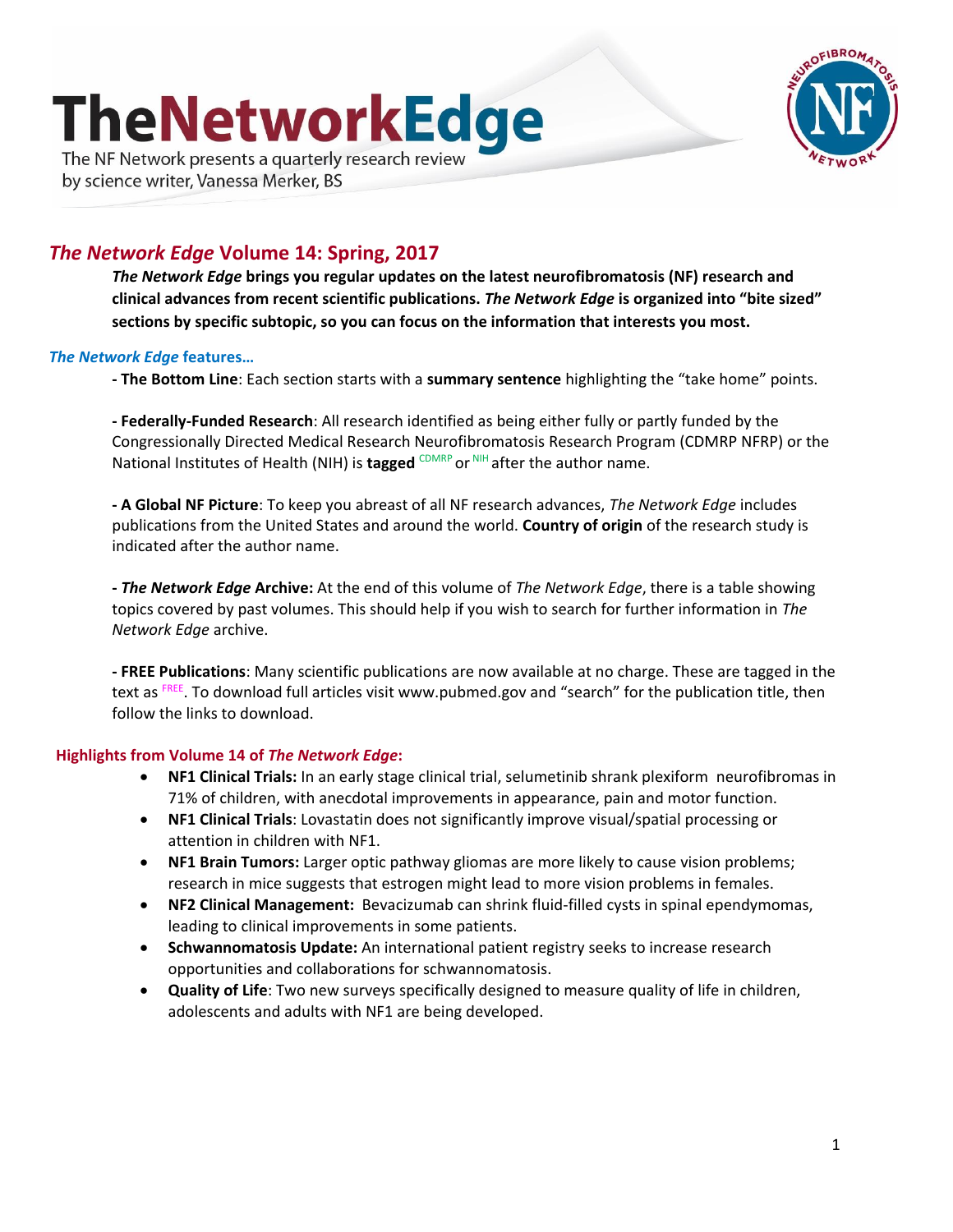#### *The Network Edge***: Volume 14 – Contents**

#### **1. NF1 Clinical Trials**

- a. Clinical Trial of Selumetinib for Plexiform Neurofibromas in Children with NF1
- b. Clinical Trial of Lovastatin to Improve Cognition in Children with NF1

#### **2. Breast Cancer Risk in NF1**

#### **3. Optic Pathway Gliomas (OPGs) and other Brain Tumors**

- a. Predicting Vision Loss from NF1 Optic Pathway Gliomas
- b. Gender Differences in NF1 Mice with Optic Pathway Gliomas
- c. Research Needs for NF1-associated Low-Grade Gliomas

#### **4. Malignant Peripheral Nerve Sheath Tumor (MPNST)**

- a. Using PET/CT scans to Identify MPNSTs
- b. Adding Photothermal Therapy to MEK Inhibitors to Treat MPNSTs in Mice

#### **5. Bevacizumab for NF2**

- a. Side Effects of Treatment with Bevacizumab
- b. Effect of Bevacizumab on Spinal Ependymomas
- c. Potential Use of Bevacizumab to Improve Pain

#### **6. NF2 Diagnosis and Clinical Management**

- a. Gamma Knife Radiosurgery for Vestibular Schwannomas and Meningiomas
- b. Unilateral Vestibular Schwannomas A Feature of NF2 and Schwannomatosis

#### **7. Schwannomatosis Update**

- a. Creation of an International Database of People with Schwannomatosis
- b. Review of Schwannomatosis Genetics

#### **8. Measuring Quality of Life in NF1**

- a. Developing the PedsQL Survey for Children, Adolescents, and Young Adults with NF1
- b. A New Measure of Quality of Life in NF1 the INF1-QOL survey
- c. Health Literacy and Satisfaction with Medical Care

**Disclaimer:** *The Network Edge* is a quarterly lay summary and synthesis of published scientific articles related to neurofibromatosis. Every effort has been made to ensure that the information provided accurately reflects and interprets the original articles. *The Network Edge* is not intended as a substitute for the medical advice of physicians. The reader should regularly consult a physician in matters relating to his/her health and particularly with respect to any symptoms that may require diagnosis or medical attention. The author and the Neurofibromatosis Network hereby disclaim liability to any party for loss, damage, or disruption caused by errors or omissions.

*The Network Edge* © Neurofibromatosis Network, 2017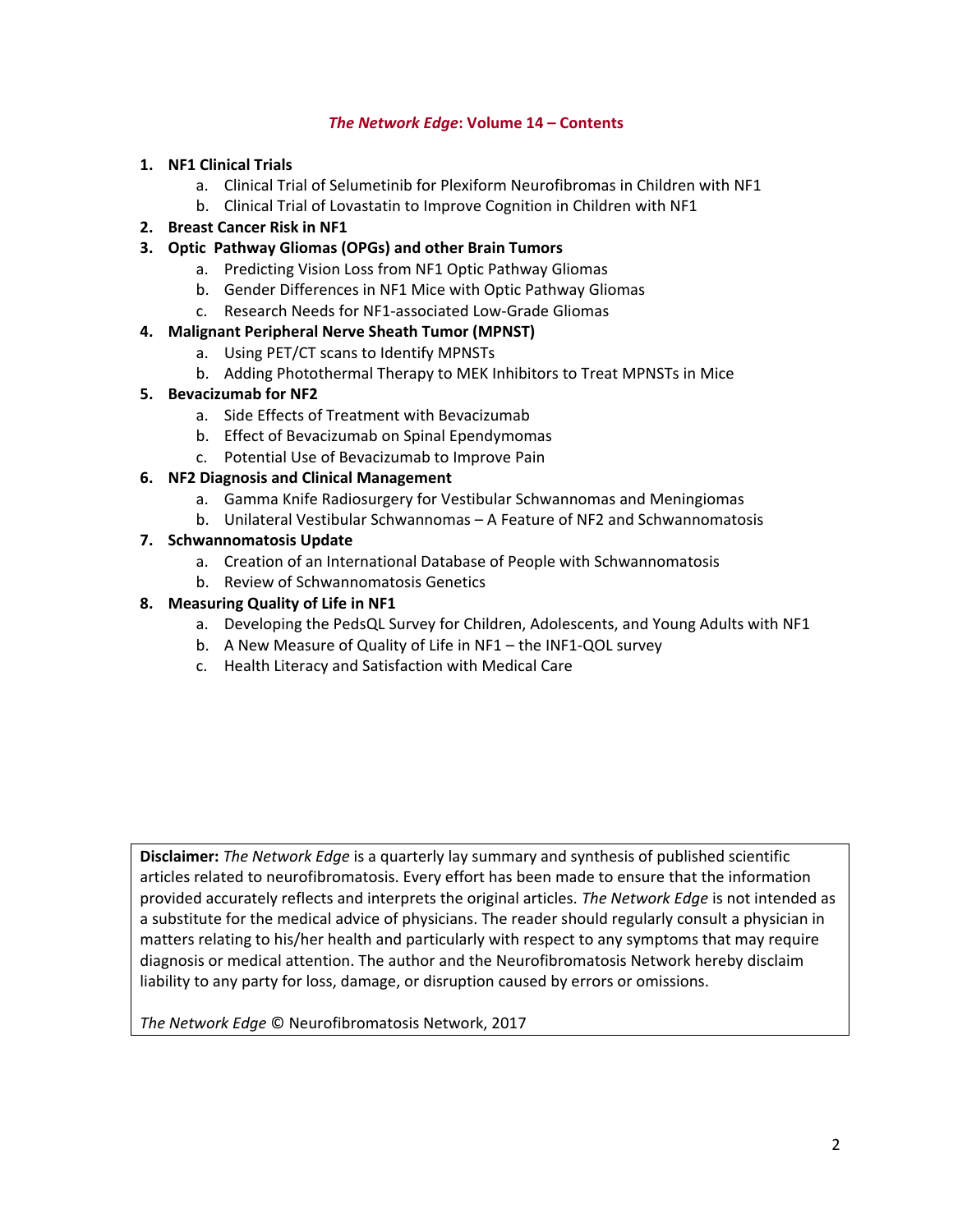# **1. NF1 Clinical Trials**

# *a. Clinical Trial of Selumetinib for Plexiform Neurofibromas in Children with NF1*

**The Bottom Line:** In an early stage clinical trial, selumetinib significantly shrank plexiform neurofibromas in 71% of children, with anecdotal improvements in appearance, pain and motor function. Follow-up clinical trials will seek to confirm this benefit, and test if selumetnib can treat other NF1-related tumors.

Phase 1 clinical trials are the first step in testing a new drug. These studies usually involve a small number of people, and the main purpose is to identify what dose of a drug works best. At this stage of drug development, clinicians and researchers are focused on making sure the new drug is safe, and secondarily, looking to see if the drug works (for instance, if it shrinks tumors or decreases pain).

**Dombi et al.** FREE, NIH (United States) report the exciting results of a Phase 1 clinical trial of selumetinib for the treatment of plexiform neurofibromas in children with NF1. This study enrolled 24 children, ages 3 to 18 years old. The children were treated for an average of 2.5 years, with 19 of the 24 kids still receiving treatment at the time the data for this article was collected (in January 2016).

First, the researchers found that selumetinib was relatively safe to use. The most common side effects were rashes (which could usually be controlled with creams or other medicines), gastrointestinal problems (such as stomach pain, diarrhea, or nausea) and a mostly asymptomatic increase in an enzyme in the blood called creatinine kinase. All of the more severe side effects got better after children starting taking a lower dose of medicine or stopped taking the medicine.

Amazingly, every person in the trial had their tumor shrink by at least 5% in size for at least a brief amount of time. 17/24 kids (71%) had their tumors shrink by at least 20% in size, with 15/17 tumors still that small at the time of the article was written. None of the 24 kids have had their tumor increase in size by 20% or more, which is exciting because at least 9 kids had fast-growing tumors when they started the study. The researchers did notice that some children's tumors have been slowly regrowing, usually if the child had to reduce their dose of the medicine or stop taking it temporarily because of side effects. It will be important in future studies to make sure that long-term treatment with selumetinib is safe, and to figure out what the best timing of giving the medicine will be.

Beyond having their tumors shrink, many kids in the clinical trial were feeling better and doing better physically. This part of the study wasn't planned ahead of time, so the doctors looked back at all their clinical notes to describe what happened. They found that 8/13 (62%) of kids with pain had less pain or had to take less pain medication; 5/9 (56%) kids with limitations in motor function improved; and 5/18 (28%) of kids with disfiguring tumors had noticeable improvements in appearance. Now that we know selumetinib may have an effect on these areas, researchers can plan to collect this data in a standardized way, right from the beginning of new trials.

Of note, selumetinib is not approved by the U.S. Food and Drug Administration for use in any disease. This means that the FDA has not yet reviewed the evidence about the drug's safety and efficacy, and that doctors can't prescribe this drug yet. The drug company that makes selumetinib is working with the investigators of this study and the National Cancer Institute to continue this study as a larger phase 2 clinical trial. This trial will be what called a "registration trial", which means that the trial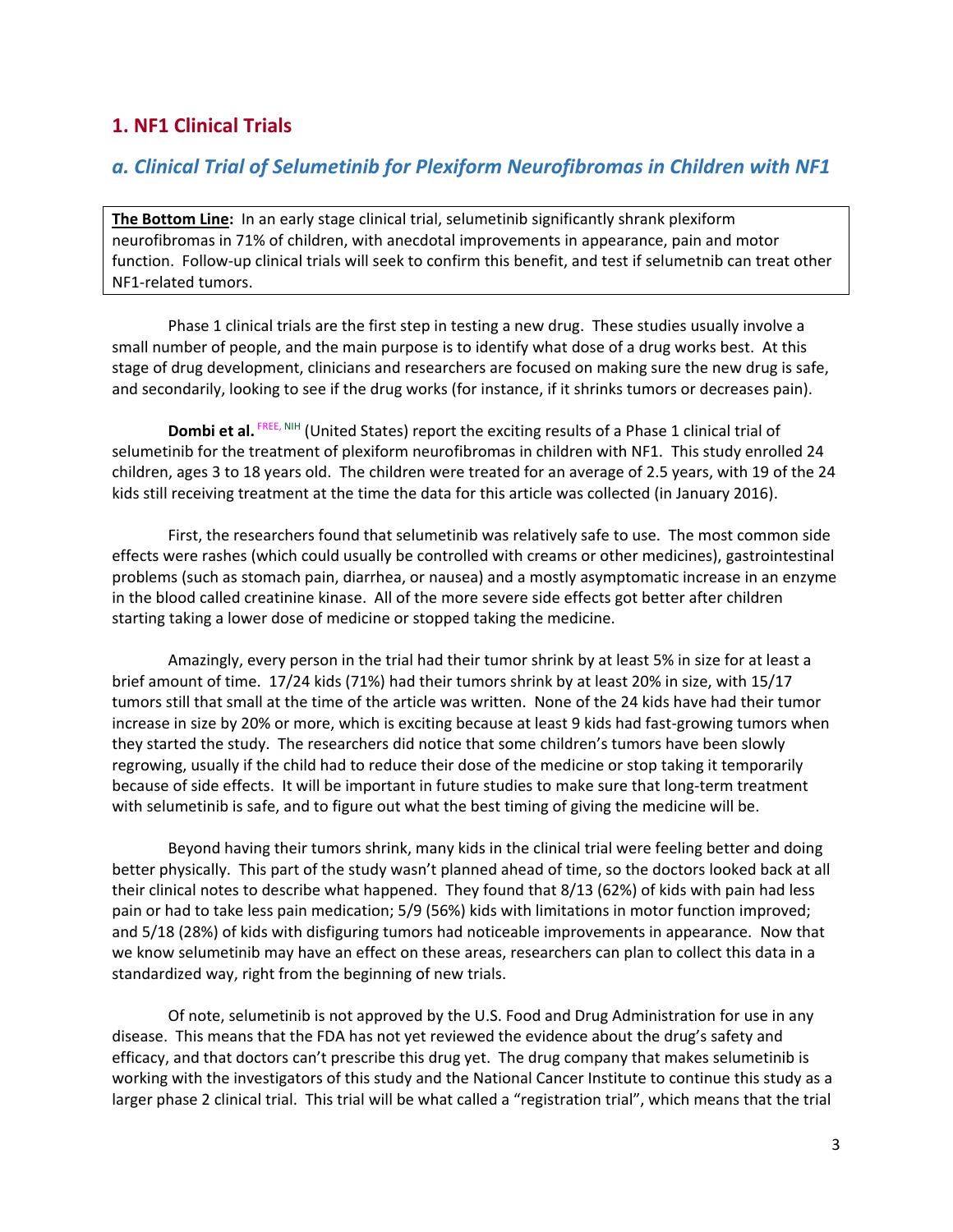confirms that selumetinib is safe and effective, the data will be submitted to the FDA for review. More information about this trial is available at<https://clinicaltrials.gov/ct2/show/NCT01362803>

Selumetinib is also currently being tested (or will be tested soon) in other clinical trials to see if it can also help adults with NF1 and to see if it can help with other kinds of NF1-related tumors, such as dermal neurofibromas and optic pathway gliomas. If you have any questions about these clinical trials, you can find them on [https://clinicaltrials.gov](https://clinicaltrials.gov/) or contact your doctor for more information.

## *b. Clinical Trial of Lovastatin to Improve Cognition in Children with NF1*

**The Bottom Line:** Lovastatin does not significantly improve visual and spatial processing or attention in children with NF1.

Using mouse models of NF1, researchers have worked to unravel the molecular pathway by which NF1 causes problems with learning. A key player in this pathway is a family of proteins called Ras, which are too active in people with NF1. Lovastatin, a drug that is already FDA-approved to treat high cholesterol, reduces the activity of one kind of Ras protein.

As we reported in Volume 12 of the Network Edge, Li et al. FREE, NIH (United States) found that lovastatin reduced the activity of Ras and improved spatial learning and attention in mice. Then **Acosta et al**. (United States) conducted a small pilot study of lovastatin in humans. They gave lovastatin to 24 kids with NF1, and after 3 months, children improved in tests of verbal and nonverbal memory. While these results were promising, there was no control group of kids not taking lovastatin to compare the results to. It's possible that even kids not taking any medicine would improve on cognitive tests, because of natural fluctuations in their ability over time, or because they would get better at taking the tests as they had more practice.

For this reason, two rigorously designed clinical trials were conducted to see if lovastatin really can improve cognition in people with NF1. Both trials had a control group who got a placebo, which is an inactive pill that looks the same as the real drug. Both trials were randomized, which means that people were randomly picked to get lovastatin or a placebo – as if you were a flipping a coin to decide. Randomly putting people into one group or the other helps make sure that overall, the people in each group are as similar as possible. This helps make sure that there are no other factors, like years of schooling, that might make one group do better on the cognitive tests than the other group.

Finally, both trials were double-blind, which means that neither the kids nor the study doctors knew who was getting lovastatin and who was getting the placebo. This reduces the chances for inadvertent bias in the trial. For instance, if someone knew they were getting lovastatin, they might be more motivated to try hard on the cognitive tests than someone who knew they were getting the placebo. This would make it seem like lovastatin improved the first person's scores, when really it was just that they were more motivated.

In Volume 12 of the Network Edge, we reported the results of the first of these two clinical trials, by **Bearden et al.** FREE, NIH (United States). This trial had 44 people with NF1 ages 10-50 years old, half of whom took lovastatin once a day for 14 weeks. People taking lovastatin improved more than people taking placebo in two areas –working memory and verbal memory. However, people taking lovastatin did not have significantly better nonverbal memory, visual-spatial ability, or attention.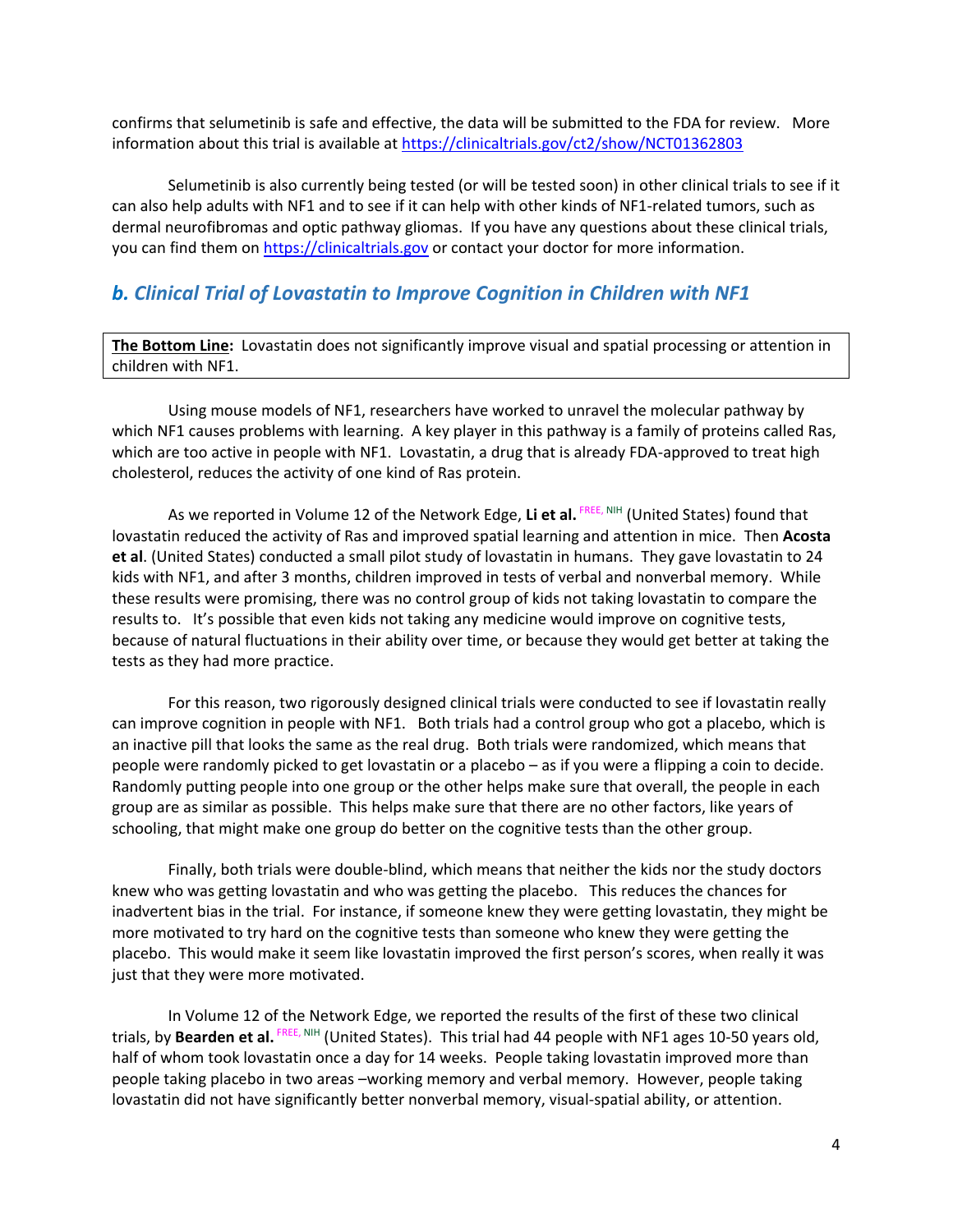Of note, participants in the Bearden et al. FREE, NIH study did not necessarily have any learning disability at the time they started the study. It is possible that there was no significant improvement in visual-spatial ability and attention because only people who are struggling with those areas would be helped by the drug. For this reason, an even larger clinical trial was funded by the CDMRP Neurofibromatosis Clinical Trial Consortium. This trial, called the STARS trial, specifically investigated the effect of lovastatin on children ages 8-15 with NF1 who demonstrated problems in visual-spatial learning and/or attention.

Unfortunately, Payne et al. CDMRP (United States, Australia) report that STARS trial also showed no effect of lovastatin on visual-spatial learning or attention. This trial had 146 children with NF1, about half of whom took lovastatin once a day for 16 weeks. While these results may be disappointing to members of the NF community, now researchers can refocus their resources into what will hopefully be more effective avenues for treating learning disabilities in NF.

## **2. Breast Cancer Risk in NF1**

**The Bottom Line**: Women with NF1, especially those ages 30-50, are at an increased risk of breast cancer compared to women without NF1.

In Volume 12 of the Network Edge, we reported on research from **Uusitalo, Rantanen et al.** FREE (Finland), who studied the risk of cancer in people with NF1 in Finland. First, the researchers tried to identify all NF1 patients in Finland by looking at the medical records of all 20 academic and national hospitals in Finland. Then, they used national databases to find out every NF1 patient who developed cancer and/or died during the study period. Finally, they compared the rates of cancer in people with NF1 to the general Finnish population. They found that people with NF1 have a higher risk of breast cancer than people without NF1.

Now **Uusitalo, Kallionpää et al.** FREE (Finland) have expanded their research to look more closely at the people who developed breast cancer. Of the 1404 NF1 patients identified in Finland, 31 women and 1 man developed breast cancer during the time period of the study (from 1987 to 2013). The researchers estimated that about 18% of women with NF1 in Finland will develop breast cancer at some point in their life, compared to 9.7% of people without NF1. This extra risk of was most apparent in women ages 30-50 (at older ages, the risk of women with and without NF is more similar).

The researchers were able to get tumor samples for 26 of the women with NF1, and they compared them to tumor samples from women of the same ages without NF1. They found that women with NF1 were more likely to have estrogen-receptor negative and progesterone-receptor negative breast cancers then women without NF1. Breast cancers with these characteristics are not likely to respond to hormonal therapy. Women with NF1 were also more likely to have HER2 amplified breast cancer, which can indicate a faster growing tumor.

Women with NF1 who are concerned about their risk of breast cancer should talk to their doctors, in order to decide if and when screening mammograms or breast MRIs may be appropriate. As a starting point for discussion, it may be helpful to note the most recent guidelines from the National Comprehensive Cancer Network. They recommended that women with NF1 consider starting annual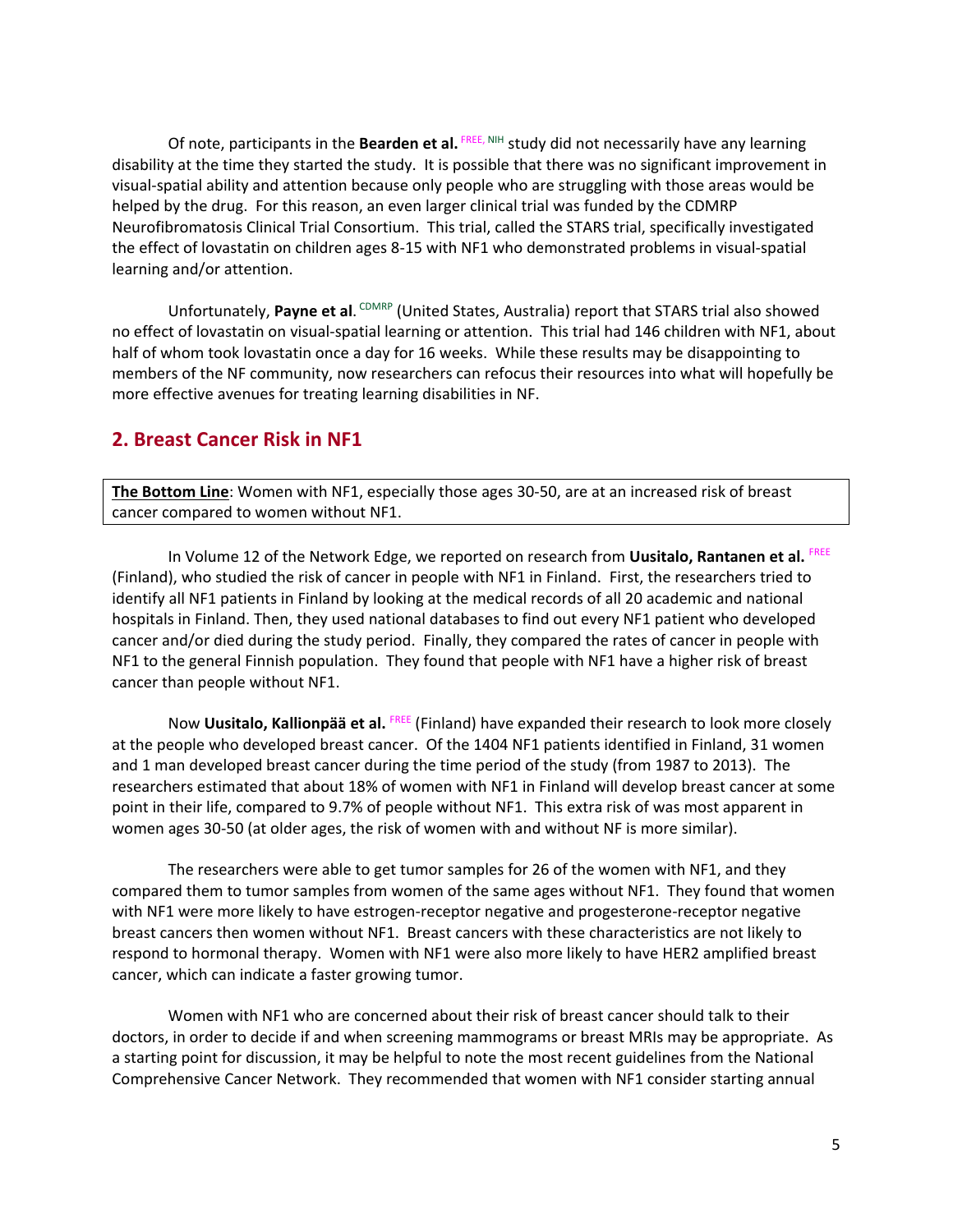mammograms at the age of 30, with the option of doing breast MRIs instead of mammograms between ages 30 to 50.

## **3. Optic Pathway Gliomas and other Brain Tumors**

**The Bottom Line:** Larger OPGs have an increased risk of causing vision problems; research in mice suggests that females might have more vision problems from OPGs because of estrogen. While many unique research resources facilitate research into NF1 low grade glioma, collaboration with patients will be key to developing new tools.

#### *a. Predicting Vision Loss from NF1 Optic Gliomas*

Optic pathway gliomas (OPGs) are a common tumor in children with NF1, affecting approximately 15-20% of kids. The majority of OPGs do not cause any visual symptoms, and many tumors do not grow much over time. Having a measure that can help predict which kids are more or less likely to develop vision problems would help doctors pick who should get treatment for their OPG and who should just be carefully monitored. Work from Dr. Robert Avery and colleagues is leading the way to discovering what kinds of visual and MRI measurements might predict vision loss in kids with NF1 and OPGs.

Avery, Liu et al. (United States)<sup>FREE, NIH</sup> previously showed that children with impaired vision from OPGs had a thinner layer of nerve fibers in their retina (the inner part of the back of your eye). Then, Avery, Cnann et al. (United States)<sup>FREE, NIH</sup> followed kids with OPGs over time, and found that if the child's vision got worse, their nerve fibers also got thinner. Together, these two studies indicated that the thickness of nerve fibers in the retina is a good indicator of vision loss in kids with NF1-related OPGs. Now, **Avery, Mansour, et al.** (United States) have shown that kids with larger OPGs, particularly in tumors affecting the optic chiasm, also had thinner nerve fibers. This suggests that kids with larger sized OPGs may be at higher risk of developing visual problems.

As **Listernick** (United States) commented in an editorial related to the **Avery, Mansour, et al.** article, finding factors that can predict who will and will not experience vision loss from OPGs is important for deciding who to treat. As research advances, we will hopefully be able to combine measurements of tumor volume and the thickness of nerve fibers in the retina with other clinical information to provide a more precise estimate of each child's risk of having vision problems. That way, the children at highest risk can receive early treatment with chemotherapy, and hopefully have improved visual outcomes because of that.

#### *b. Gender Differences in NF1 Mice with Optic Pathway Gliomas*

While the majority of optic pathway gliomas (OPGs) don't need treatment, prior research has shown that girls with NF1-related OPGs are more likely than boys to have vision problems and need treatment. **Toonen et al.** NIH (United States) compared male and female mice with NF1 to try to understand why females seem more likely to have worse vision.

They found that female mice with OPGs had fewer nerve cells and a thinner layer of nerve fibers in the retina (which is a marker of poor vision, as discussed in the review above) than female mice without OPGs. In contrast, male mice with OPGs and without OPGs had similar numbers of nerve cells and nerve fibers in the retina. The researchers showed that this difference between genders was due to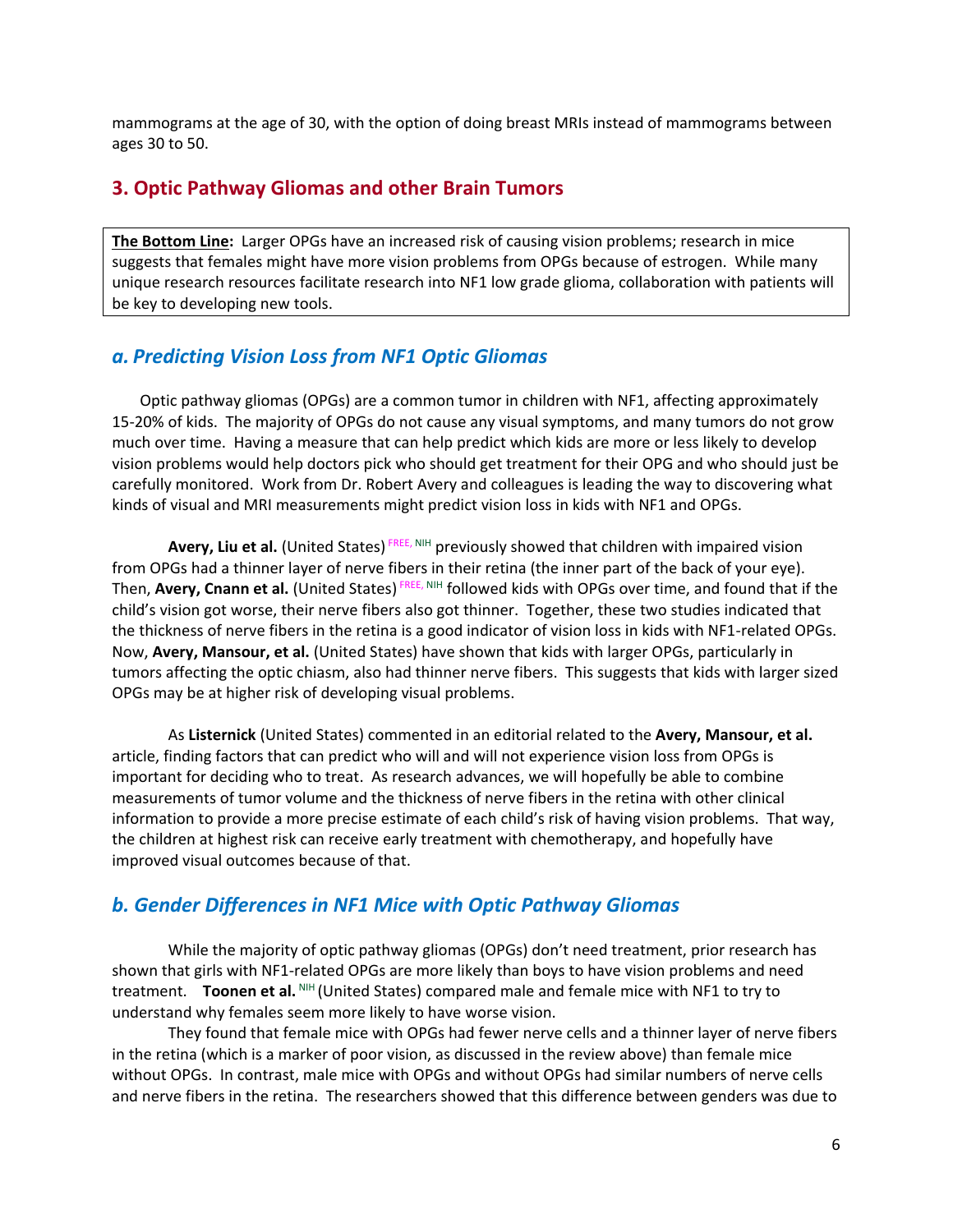the female sex hormone estrogen. Estrogen affects OPGs by acting on microglia, a kind of cell that supports nerve cells. When female mice were given a drug that works against microglia, they showed less damage to retinal nerve cells and thicker nerve fibers. Future work on the role of estrogen and microglia in OPGs will hopefully lead to better strategies to protect females from vision loss due to OPGs.

## *c. Research Needs for NF1-associated Low-Grade Gliomas*

Ricker et al. <sup>FREE</sup> (United States) reviewed the current landscape of research tools for NF1associated low-grade gliomas (a class of brain tumors that includes optic pathway gliomas and pilocytic astrocytomas). The authors note that there are many research resources currently available for NF1 research into low-grade gliomas.

These include two international patient registries, which are large online databases of people with NF. The NF1 Patient Registry Initiative – located at<https://nf1registry.wustl.edu/> and managed by researchers at the Washington University in Saint Louis Neurofibromatosis Center – helps collect medical data about people with NF1 to investigate possible associations between disease features. The NF Registry – located at<https://nfregistry.patientcrossroads.org/> and managed by the Children's Tumor Foundation – connects researchers to patients and families interested in research. Multiple hospitals have established tumor banks which can store tumor tissue left over after surgery. Researchers have also been able to make multiple kinds of genetically engineered mouse models which develop low grade gliomas.

However, researchers have so far been unsuccessful in getting a sample of a low grade glioma from an NF1 patient to grow continuously in a dish in the lab. There have also been no successful attempts at a taking a sample of a human NF1 low grade glioma and transplanting it into a mouse (which is called a xenograft model). If these resources could be established, it would help researchers understand tumor biology better and test new drugs. According to the authors, increased partnerships between patients and their families on the one hand, and researchers and funding agencies on the other, will be the key to building up these resources in the future.

#### **4. Malignant Peripheral Nerve Sheath Tumors (MPNST)**

**The Bottom Line:** PET/CT scanning is a useful but not perfect way to distinguish plexiform neurofibromas from MPNSTs; advances in the lab point to the possibility of one day combining chemotherapy with photothermal therapy to treat MPNST.

#### *a. Using PET/CT Scans to Identify MPNST*

Doctors use PET scans (positron emission tomography) to try to identify malignant (cancerous) tumors in the body. Before a PET scan, a small amount of radioactive dye is injected into a patient's bloodstream. Tumors that are metabolically active take up more of the dye, making them appear brighter on the images. Because cancerous tumors are very metabolically active, PET scans usually make it easy to see if someone has cancer. But plexiform neurofibromas can look very bright too, even though they are not cancerous. This can make it hard for doctors to tell if a plexiform neurofibroma has become an MPNST.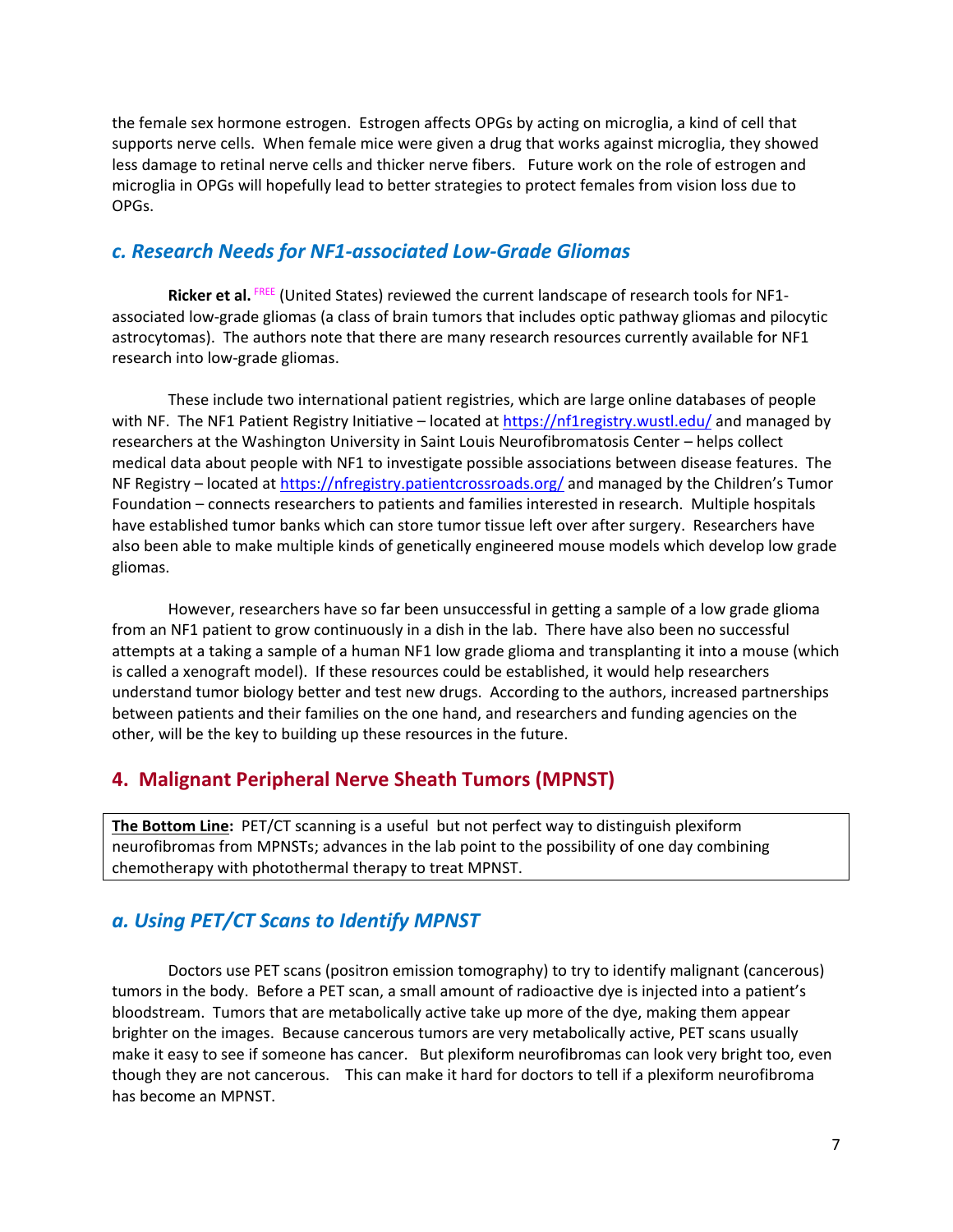**Tovmassian et al.** FREE (Australia) reviewed all the research articles that have been published about the use of PET scans in people with NF1 to see if a plexiform neurofibroma has transformed into an MPNST. They found that while, on average, MPNSTs are brighter than plexiform neurofibromas, there is no perfect cutoff value to completely separate the two groups. Some researchers reported that injecting the dye into someone earlier (4 hours before the scan instead of one hour beforehand) makes it easier to tell apart neurofibromas and MPNST. Further study of this idea would be helpful.

## *b. Adding Photothermal Therapy to MEK Inhibitors to Treat MPNSTs in Mice*

Inside our cells, the RAS pathway is a major player in controlling how fast cells grow and divide. In this pathway, RAS proteins act like a car's gas pedal and the NF1 protein acts like the car's brake. When RAS and NF1 are working together, the cell grows at a normal pace. But when the NF1 protein isn't working, there is no brake in the car to control growth, and the cell can become a tumor. One of the ways the RAS proteins signal the cell to keep growing is by activating a protein called RAF, which then activates a protein called MEK.

MEK inhibitors are a class of drugs that work against MEK, to add a brake back into the pathway and turn down the signals to the cell to keep growing. Selumetinib (discussed in the first article of this newsletter) is just one of many MEK inhibitors being studied for use in NF1 and in cancer. Another type of MEK inhibitor is called PD-0325901. This drug was recently studied for use in treating adults with plexiform neurofibromas by the CDMRP-funded NF Clinical Trials Consortium. (The results of that clinical trial have not yet been released though.)

**Sweeney et al.** FREE (United States) looked to see if combining PD-0325901 with photothermal therapy could effectively treat MPNSTs in mice. Photothermal therapy involves injecting tiny particles into the tumor. When these particles are hit by a certain type of laser light (which can pass through the skin into the tumor inside the body), they heat up and kill the tumor cells around them. This type of treatment is very new and being tested in mice with various kinds of cancer, but is not yet used in humans. Sweeney et al. FREE found that combining PD-0325901 with photothermal therapy slowed tumor growth and led to longer survival in mice with MPNSTs more so than using either treatment alone. While this type of combined treatment is still very far away from being used in people with NF1, it still represents an innovative new area of research into MPNST treatment.

# **5. Bevacizumab for NF2**

**The Bottom Line:** High blood pressure is more frequent in older NF2 patients and those taking higher doses of bevacizumab; bevacizumab can lead to shrinkage of cystic spinal ependymomas and may improve pain in some patients.

Over the past ten years, doctors have used bevacizumab (also known as Avastin) to treat a growing number of people with NF2. Most commonly, this is for hearing loss or growing vestibular schwannomas, but recent reports (detailed below) explore the use of bevacizumab to treat ependymomas and pain*.* In addition, investigators from the United Kingdom report on the side effects of bevacizumab in a large number of patients treated for growing vestibular schwannomas.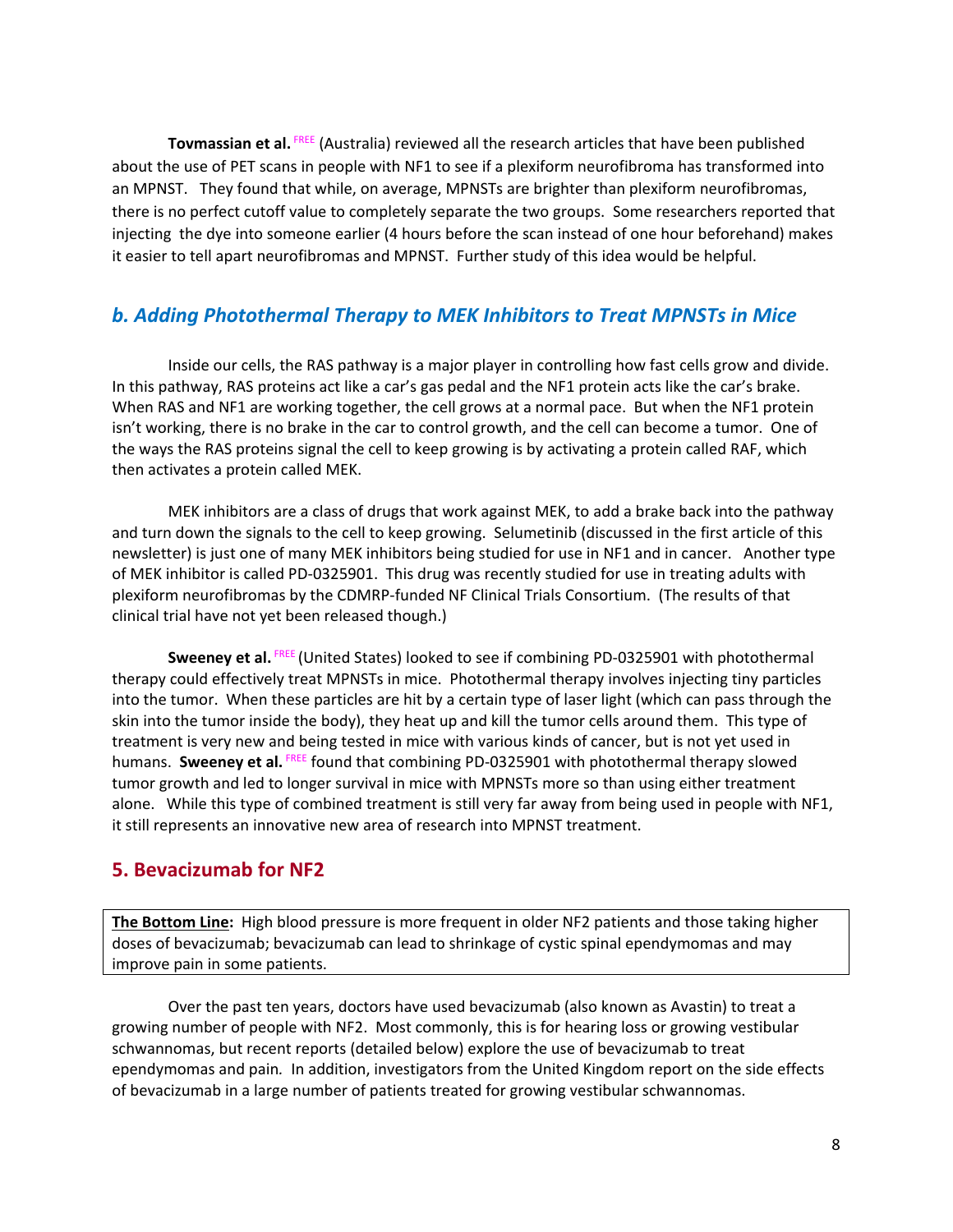# *a. Side Effects of Treatment with Bevacizumab*

In the US, bevacizumab is not approved by the FDA for use in people with NF2, and so treatment with bevacizumab is considered an "off-label" indication, that may not be covered by insurance. In the UK, however, bevacizumab has become an established treatment for growing vestibular schwannomas, and is available through the UK National Health Service's National Specialized Commissioning for NF2. Patients in the UK are treated according to a national protocol, which suggests a higher starting dose of bevacizumab until tumor growth is controlled (about 6 months) and then a reduced dose afterwards to hopefully maintain the benefits of tumor shrinkage while minimizing side effects.

 **Morris, Golding et al.**(United Kingdom) reviewed the records of 80 NF2 patients receiving bevacizumab in the UK to understand the side effects of bevacizumab treatment, primarily in regards to kidney damage and high blood pressure. This paper looked at medium-term side effects, in that patients had been treated with bevacizumab for 3 months to 5 years. The most common side effects were fatigue, high blood pressure, and infection (usually due to minor skin wounds that had delayed healing because of bevacizumab). 19 patients (24%) experienced moderate or severe high blood pressure, and 14 (17.5%) had kidney problems, as measured by the amount of protein present in their urine. 9/19 people with high blood pressure and 6/14 people with high urine protein levels needed to take a break in treatment because of these side effects.

High blood pressure and high urine protein levels were not correlated – that is, people with one side effect were no more likely to have the other side effect too. However, older people (particularly those over age 30 when they started bevacizumab) were more likely to get high blood pressure then younger people. Interestingly, there were also differences in high blood pressure by dose amount and timing. Some people started treatment with a larger drug doses administered less frequently (7.5 mg/kg every 3 weeks), and some people started treatment at a lower, but more frequent, dose of bevacizumab (5 mg/kg every 2 weeks). Over time, these two dosing regimens deliver the same amount of drug (15 mg/kg total over 6 weeks). However, patients on the higher but less frequent dose were more likely to develop high blood pressure. This points to the need for more research on the optimal dose to minimize the risk of side effects, without compromising the benefit of bevacizumab for NF2 patients. Based on their experience, the researchers suggest strategies such as lower starting doses and frequent breaks from treatment for those individuals who may be on bevacizumab long-term.

## *b. Effect of Bevacizumab on Spinal Ependymomas*

The same group of researchers from the United Kingdom who looked at side effects of bevacizumab in the article above, also looked at the effect of bevacizumab on tumors of the spinal cord, called ependymomas. Everyone in this study was receiving treatment because of a growing schwannoma, and the researchers looked to see if there was a secondary benefit for those same patients' ependymomas.

**Morris, Afridi et al.**(United Kingdom) reviewed the records of 95 NF2 patients who were treated with bevacizumab and found that 41 (43%) had an ependymoma. 32/41 (78%) of those patients had enough available MRI scans of the spine to adequately assess the change in size of the tumors. The researchers found that when measuring each tumor's longest diameter, it was mostly ependymomas with cysts (pockets of fluid either within or next to the tumor) that decreased in size during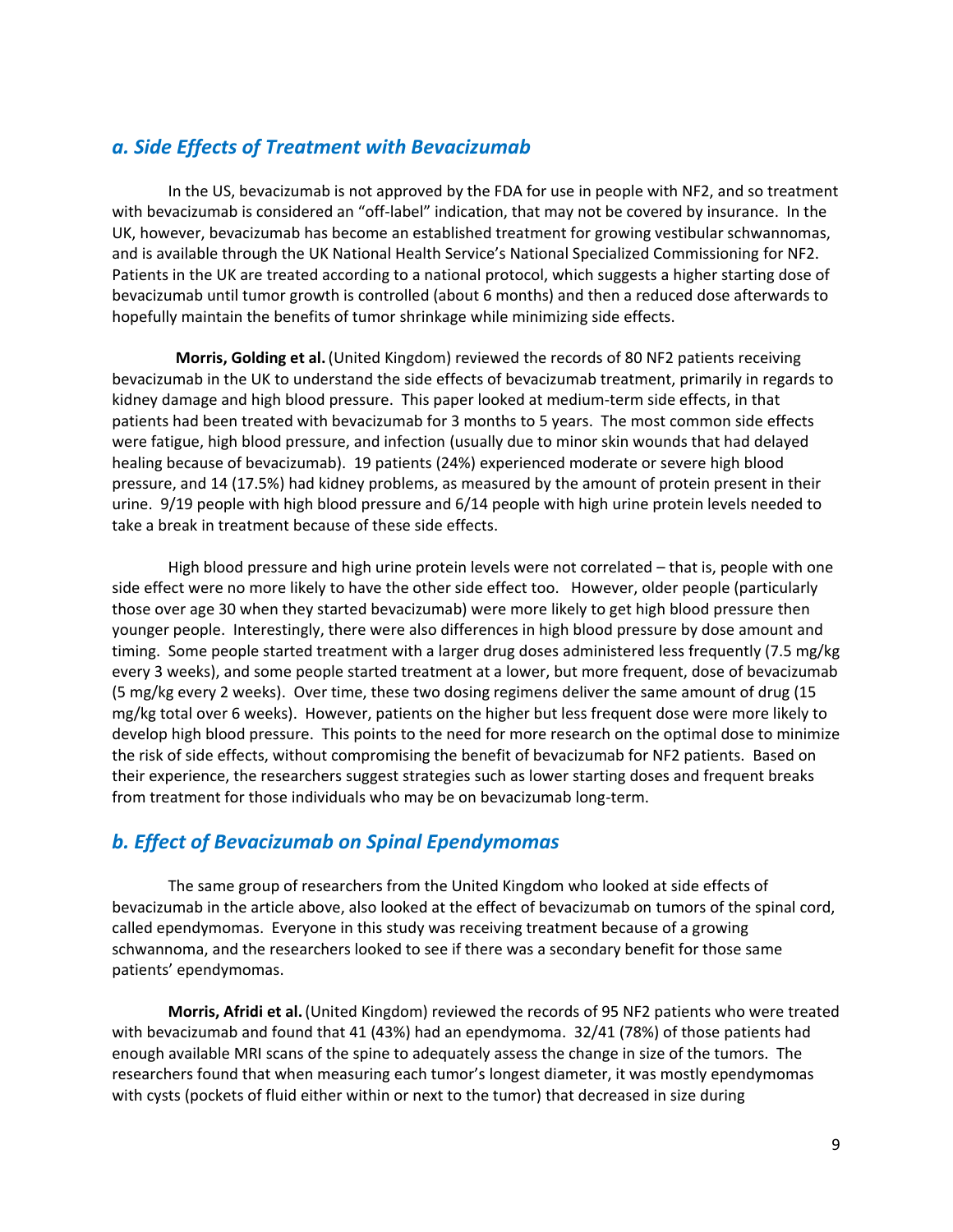bevacizumab treatment. 16/18 (89%) of ependymomas with cysts shrank at least 20% in size, but only 1 out of 53 (2%) of ependymoma without cysts shrank that much. Even more strikingly, in 4 of the 18 ependymomas with cysts, the cystic areas completely disappeared during treatment.

The 18 ependymomas with cysts were in 12 people. 7 of these 12 people (58%) had clinical improvements while being treated, including two patients who had been using wheelchairs but regained the ability to walk. This study suggests that bevacizumab may benefit patients with cystic ependymomas, as it is theorized that bevacizumab may have an anti-swelling effect on the tumor. Future prospective studies of ependymomas using 3-dimesional volumes (which are even more accurate in measuring change in size than 2-dimensional measures of the longest diameter) and standardized measures of clinical benefit would help provide further evidence that bevacizumab can improve cystic ependymomas.

## *c. Potential Use of Bevacizumab to Improve Pain*

Most people with NF2 who receive bevacizumab are being treated because of their vestibular schwannomas (either for hearing loss or tumor growth), although some receive treatment for growing tumors in other locations, such as spinal schwannomas or ependymomas. Two doctors from Stanford University report on the use of bevacizumab to specifically treat tumor-related pain.

**Linda and Recht** FREE (United States) have treated 5 people with NF at their hospital (3 people with NF2 and 2 people with NF1). 4 of the 5 people (all 3 with NF2 and 1 person with NF1) said their pain got better within 3 to 8 weeks of starting bevacizumab. Of the 4 people with improvements, 2 were able to stop taking narcotic pain medication, and one switched from taking narcotics every day to just occasionally. However, one patient who hadn't been on any pain medicine before started taking one, making it unclear if bevacizumab or the new pain medicine was responsible for their improvement.

While this case series provides only very limited evidence that bevacizumab may effect pain in people with NF2, it does suggest that future studies of bevacizumab may want to look at pain using structured, validated measures. By tracking people's pain right from the start of treatment using a standard survey, future studies could offer stronger evidence as to whether bevacizumab can significantly improve pain and how long-lasting that change may be.

#### **6. NF2 Diagnosis and Clinical Management**

**The Bottom Line:** Gamma –knife radiosurgery may be useful to slow the growth of vestibular schwannomas or meningiomas; while most people with unilateral vestibular schwannomas have NF2, a small percentage have schwannomatosis.

## *a. Gamma Knife Radiosurgery for Vestibular Schwannomas and Meningiomas*

Gamma Knife radiosurgery is a very focused kind of radiation treatment, where many beams of gamma rays are focused onto a specific point (usually a brain tumor). Like surgery, it is usually delivered all at once in one day of treatment, but it does not actually involve making a surgical incision to open up the brain. Recently, doctors from two health systems have reported on the clinical outcomes of people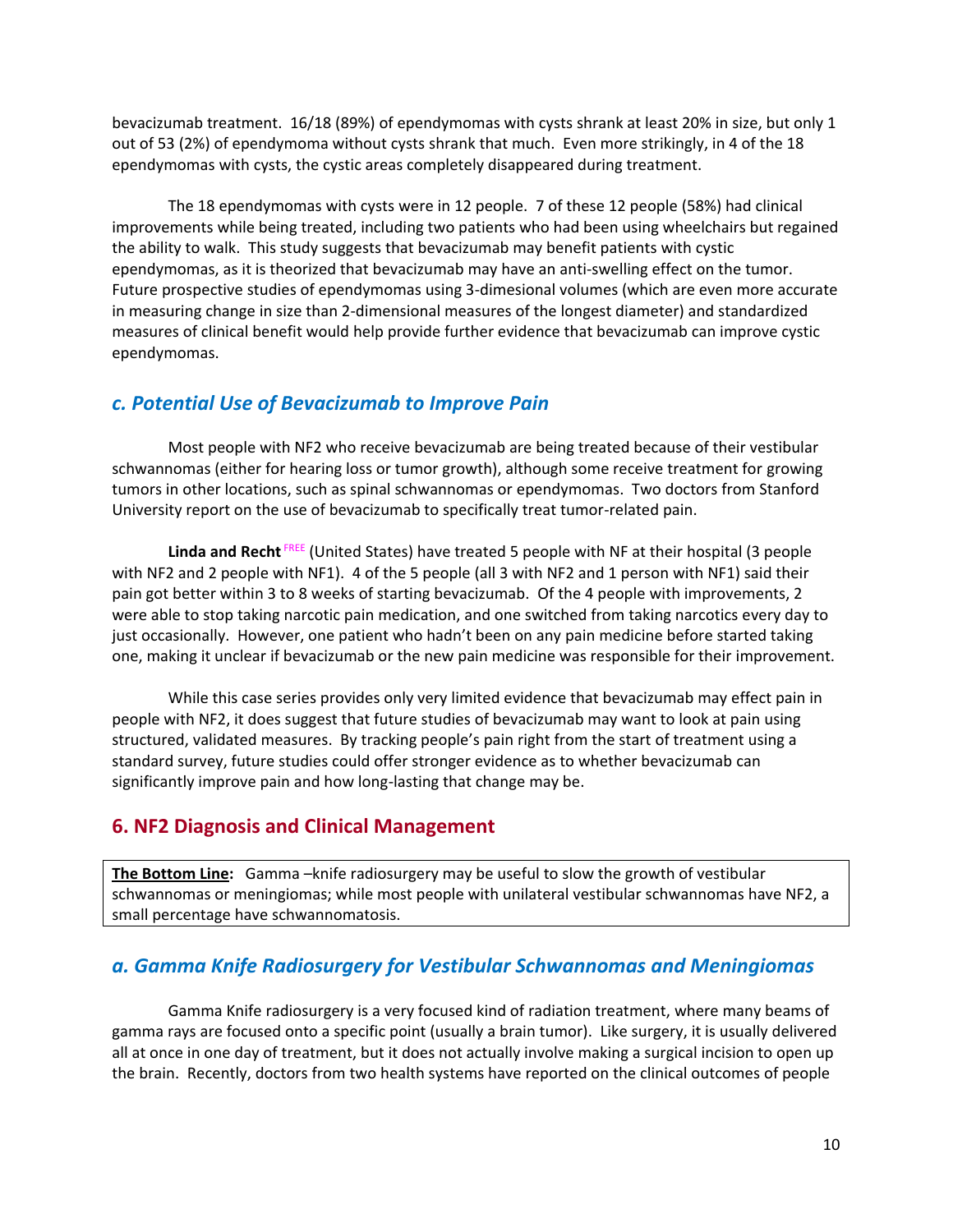with NF2 who received Gamma Knife radiosurgery at their hospitals. Overall, both sets of researchers propose that Gamma Knife radiosurgery may be a useful treatment option for some people with NF2.

**Kruyt et al.** (Netherlands) looked at all the people with NF2 at their hospital in the Netherlands who received Gamma Knife to treat a vestibular schwannomas between 2002 and 2014. They found 34 patients who had 46 vestibular schwannomas treated. After an average of 5 years of follow-up, 18 tumors (38%) were smaller than at the time of treatment, 23 tumors (49%) were roughly the same size, and 6 tumors (13%) had grown significantly. Larger tumors (those over 6 cubic centimeters in size) were more likely to start growing again after treatment. Patients had at least some useful hearing in 23 of the 46 ears where a tumor was treated. After an average of 3.3 years of follow-up, 10 of these ears (43%) had stable hearing and 12 (52%) had worse hearing (and 1 person did not get hearing tests.)

**Birckhead et al**. (United States) looked at all the people with NF2 at the Mayo Clinic who received Gamma Knife to treat a meningioma between 1992 and 2013. They found 15 patients who had a total of 62 meningiomas treated (with a range of 1 to 13 meningiomas treated per patient). All of the patients got radiosurgery because their menigioma was growing. After treatment, 34 tumors (55%) decreased in size and 26 tumors (42%) stayed roughly the same size. 4 people had complications from radiation, with one patient dying after having radiation necrosis (an area of dead brain tissue) and brain swelling.

#### *b. Unilateral Vestibular Schwannomas – A Feature of NF2 and Schwannomatosis*

While most people with NF2 have bilateral vestibular schwannomas (tumors in both their left and right ears), some people with NF2 have a unilateral vestibular schwannoma (a tumor in only one ear). People with schwannomatosis can also have a unilateral vestibular schwannoma. And both people with NF2 and people with schwannomatosis often have non-vestibular schwannomas (schwannomas near the spine or on nerves in other parts of the body). This makes it challenging to diagnose a patient who has a unilateral vestibular schwannoma and multiple non-vestibular schwannomas. Technically, this person would meet the criteria to be diagnosed with NF2, but there is a chance that they might actually have schwannomatosis.

To figure out what the chances are that someone with these symptoms has NF2 or schwannomatosis, **Smith et al.**(United Kingdom) looked at all the NF2 patients in their national clinical database. They identified 70 people who had a unilateral vestibular schwannoma and two or more nonvestibular schwannomas when they first came to clinic. 20 of these 70 people (28%) eventually developed a vestibular schwannoma in their other ear, meaning they had NF2 (since as far as we know, people with schwannomatosis don't get bilateral vestibular schwannomas). Of the 50 people who never got a vestibular schwannoma in their other ear, 9 (18%) had genetic testing that proved they had NF2. 5 (10%) had genetic testing that showed they had LZTR1-associated schwannomatosis and no one had evidence of SMARCB1-associated schwannomatosis. The remaining 36 people probably have NF2, but it could not be proven, mostly because there weren't tumor samples to do genetic testing on.

This means that overall, if a person comes to clinic with a unilateral vestibular schwannoma and at least two other non-vestibular schwannomas, there is about a 7% chance they actually have schwannomatosis. For this reason, the authors suggest changing the current diagnostic criteria for NF2, to mandate that people with this specific set of symptoms be offered genetic testing for the LZTR1 gene to make sure they don't have schwannomatosis.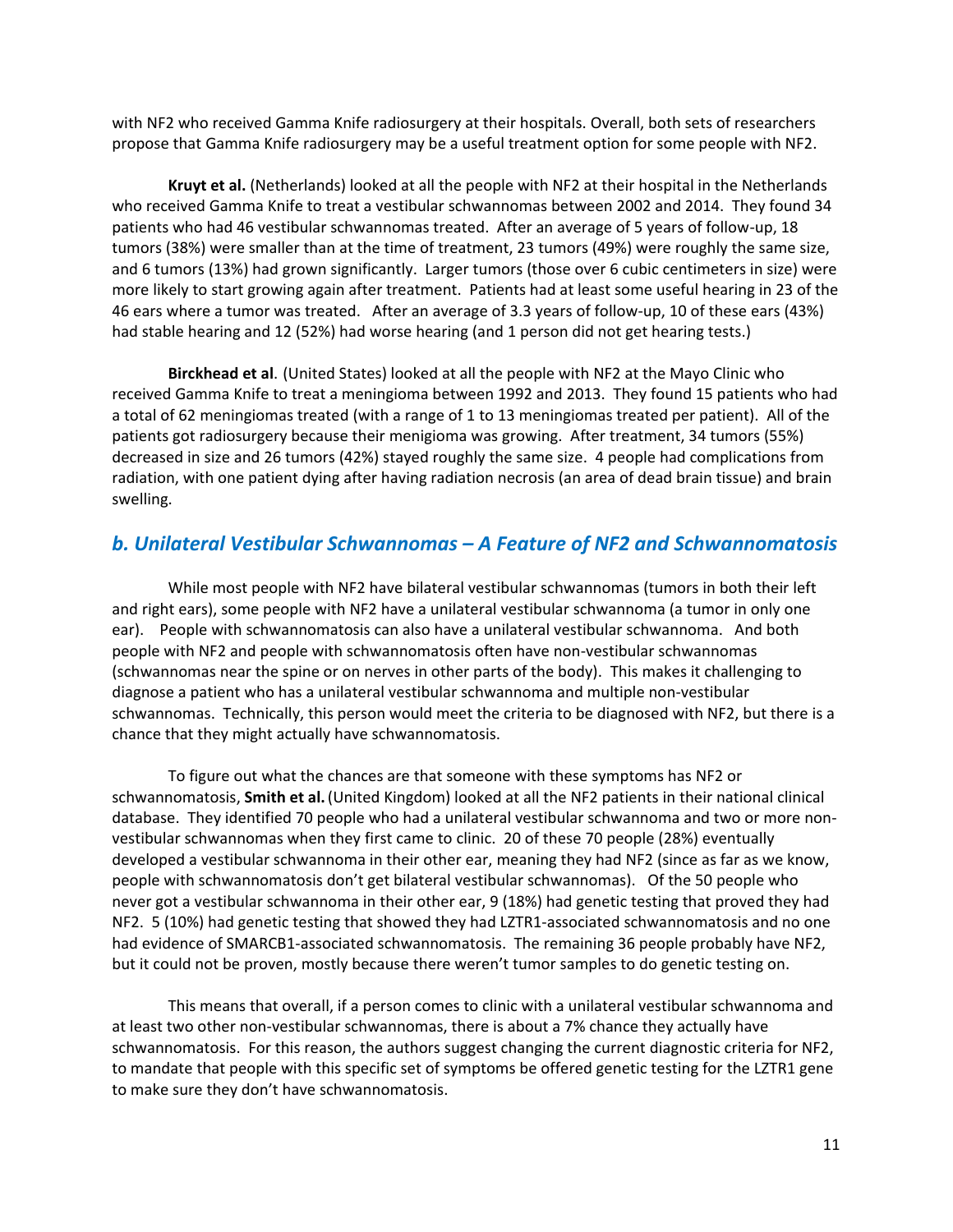# **7. Schwannomatosis Update**

**The Bottom Line:** A large, international database of people with schwannomatosis seeks to increase research into the disorder; the genetics of schwannomatosis are reviewed.

# *a. Creation of an International Database of People with Schwannomatosis*

**Ostrow et al**. (United States, United Kingdom, Canada, Germany, Italy) report on the creation of the International Schwannomatosis Registry (ISR), an online database of patients with schwannomatosis from across the world. The ISR hopes to encourage research in schwannomatosis by facilitating scientific collaborations and connecting researchers studying the disease to affected individuals interested in participating in research. So far, 389 individuals from ten hospitals in six countries have agreed to take part in the registry.

When a person joins the registry, that person's doctor enters medical information about them into the online database – information like their gender, approximate age at diagnosis, if they experience pain, and if they've had any tumors removed that could be used for research. This information allows other researchers to see if the person might be eligible for new research studies. In order to protect participants' privacy, their names and contact information are not put into the database. Only the doctor who signs each person up for the registry knows their contact information, and can send them information about new research studies. If your doctor does not participate in the ISR, you can still join the registry by sending your information to the ISR coordinating office, which is located at the Johns Hopkins Comprehensive Neurofibromatosis Center. For information on how to do this, or to read more about the ISR, you can visit<http://sid2011.squarespace.com/>

\*Disclosure – The author of this newsletter is also a co-author of the paper by Ostrow et al.

## *b. Review of Schwannomatosis Genetics*

Unlike NF1 and NF2, schwannomatosis can be caused by mutations in multiple different genes. People with schwannomatosis may have mutations in SMARCB1, LZTR1, or other genes that researchers have yet to pinpoint. Kehrer-Sawatzki et al. <sup>FREE</sup> (Germany) have written a free review of the genetics of schwannomatosis, which will hopefully spread the word about this disorder to wider audience of clinicians and researchers.

The authors estimated the percentage of people with schwannomatosis who have mutations in each type of gene. In patients who have other family members affected by schwannomatosis, about half will have a SMARCB1 mutation, just over a third will have LZTR1 mutations, and the remaining 14% likely have mutations in another gene or genes. Among people who are the only one in their family to have schwannomatosis, 30% will haveLZTR1 mutations, 10% will have SMARCB1 mutations, and the remaining 60% may have mutations in another gene or genes.

**Kehrer-Sawatzki et al**. also reviewed the clinical features of NF2 and schwannomatosis, and noted the overlap and differences between the two disorders. While unilateral vestibular schwannomas, other cranial nerve schwannomas, and menigiomas can occur in schwannomatosis, they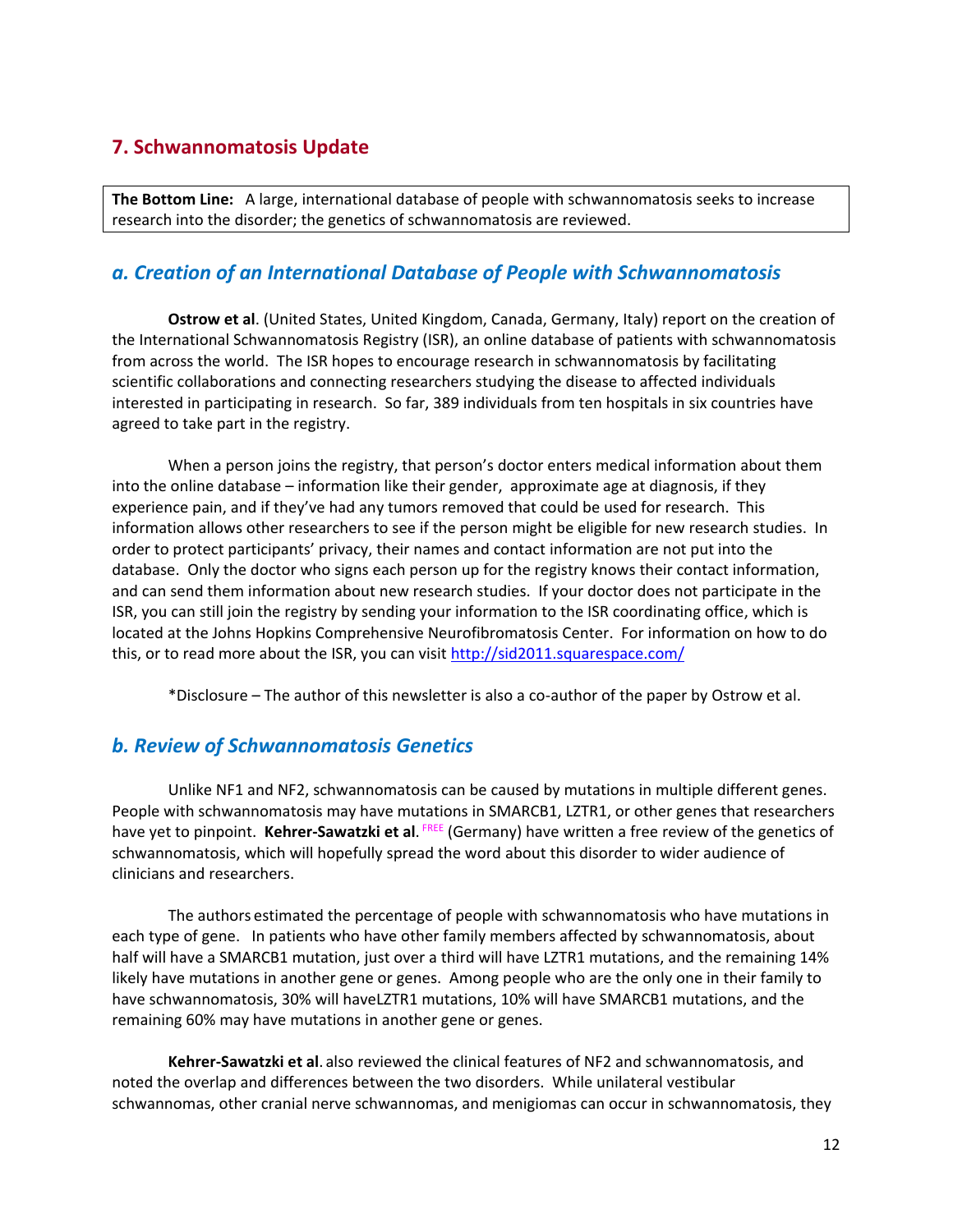are more common in NF2. Ependymomas and eye problems such as epiretinal membranes and juvenile cataracts have never been reported in people with schwannomatosis.

## **8. Measuring Quality of Life and Other Factors**

**The Bottom Line:** Two new questionnaires are being developed to measure quality of life in children, adolescents, and adults with NF1; higher health literacy is associated with greater satisfaction with medical care for NF

Health-related quality of life (HRQOL) is the total picture of an individual's physical, mental, emotional, and social health. Taking into account each of these elements is important because they go beyond mortality to understand how people live with disease. Two new surveys are being or have been designed to specifically measure HRQOL in people with NF1. The first is the Pediatric Quality of Life Inventory (PedsQL) NF1 module for children, adolescents and young adults, and the second is the Impact of NF1 on Quality of Life (INF1-QOL) for adults.

# *a. Developing the PedsQL Survey for Children, Adolescents and Young Adults with NF1*

HRQOL surveys for children can help us understand the effects of treatment and help caregivers understand children's experiences. However, few studies have examined HRQOL in children and young adults with NF1, and so little is known about how children might experience the disease (and treatment) differently from adults. Two recent papers by **Nutakki et al.** (United States) and **Draucker et al**. (United States) build on what we know about HRQOL in youth with NF1 by developing a questionnaire to measure the health and well-being of children, adolescents, and young adults with NF1. This survey is called the Pediatric Quality of Life Inventory (PedsQL) NF1 module, and it seeks to capture HRQOL from both the perspectives of young patients and their families.

To develop this measure the research team conducted interviews with NF1 patients ages 5-25 years old and their parents. Researchers analyzed what patients and parents said, and made sure they had questions on the new survey that corresponded to people's concerns. Then, the questions were tested with a separate group of patients and parents to ensure that they were clear and easy to understand, and the questions were edited if necessary.

The important areas of HRQOL that were identified during interviews fell into the following categories: medical signs and symptoms (spots/freckling, neurofibromas, pain, skin sensations, vision, stomach/gastrointestinal symtpoms, speech, sleeping; physical functioning; cognitive functioning; social functioning (stigma/isolation, communicating with others, dependence/independence); emotional and behavioral functioning (feelings, psychiatric disorders); family impact (worries); and treatment burden. Several specific survey questions were then developed to assess the extent to which patients experience burden due to each of these areas. The survey is now being tested in multiple hospitals across the U.S. with a larger number of people, to make sure that it accurately measures each of these HRQOL areas as intended. Once the results of this larger study are published, we'll be sure to share them in an upcoming issue of the Network Edge!

Interestingly, the authors noted that while this questionnaire will focus on understanding difficulties with NF1, patients and their caregivers interviewed for this study also often talked about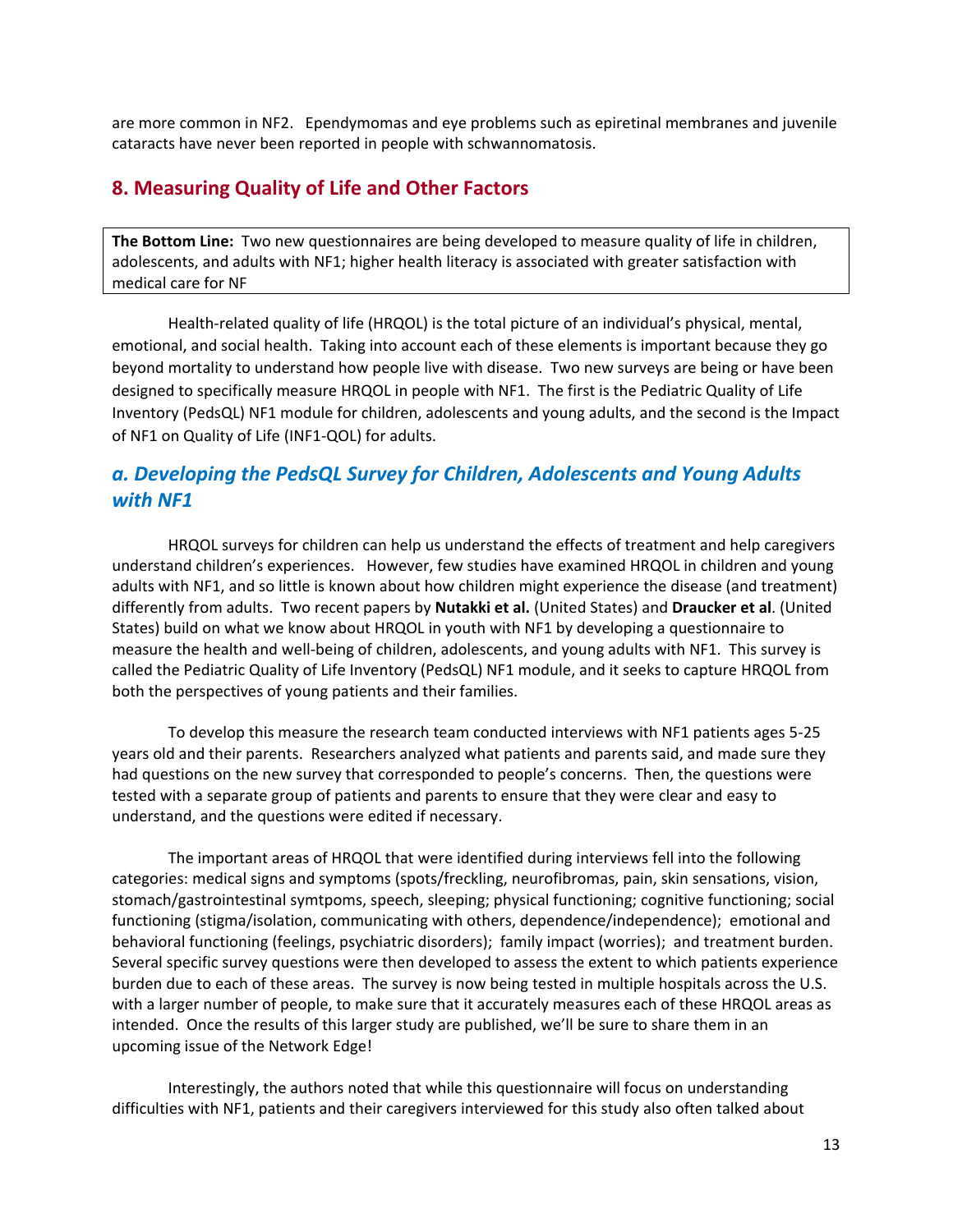adaptation and resiliency in the face of NF1. This means that the survey does not take into account the (often positive) strategies that youth use to deal with difficulties of living with NF1. This will be an important concept to measure in future studies of psychosocial treatments for NF.

## *b. A New Measure of Quality of Life in Adults with NF1 – the INF1-QOL Survey*

Ferner et al. FREE (United Kingdom) have developed a quality of life questionnaire, called the Impact of NF1 on Quality of Life (INF1-QOL), for adults with NF1. The aim was to create and validate a questionnaire that was easy to understand and complete quickly, but still encompassed the wide range of disease concerns in NF1 patients. In order to decide what questions should go on the survey, the researchers conducted interviews and focus groups with adults with NF1 and consulted a panel of NF1 doctors from multiple medical specialties, including a psychologist. Then, they gave a preliminary version of the survey to 50 people with NF1, and analyzed their responses to make sure the questions were reliable and to determine the final questions to include.

At the end of this process, the INF1-QOL survey consisted of 14 questions covering the following topics: vision, cosmetic appearance, pain (both how bad it is and how much it interferes with life), learning problems, behavior and personality, walking, hand function, speech, bone health, breathing, sleeping, role and outlook on life, and anxiety and depression. The survey was given to another 50 patients who receive care at NF clinics in the United Kingdom, and across

The final INF1-QOL questionnaire was distributed among another 50 NF1 patients who receive their care at the UK NF clinics. The authors found that anxiety and depression and outlook on life had the largest impact on quality of life. 32% of patients reported moderate or severe problems with anxiety and depression, and 42% of patients reported moderate or severe problems from the effects of NF1 on their role and outlook on life (for example, on their career, relationships, and family). Importantly, there was only a medium strength relationship between how clinicians rated the severity of disease and how patients rated their quality of life. This fact points to the importance of directly asking patients about their quality of life, since it might not be exactly what doctors would expect. In the future, the INF1-QOL survey has the potential to help monitor patients during their normal clinical treatment, as well as be used in clinical trials.

## *c. Health Literacy and Patient Satisfaction with Medical Care*

**Riklin et al.** NIH (United States) report on the first assessment of patient satisfaction in adults with NF. Eighty adults with NF1, NF2, or schwannomatosis were surveyed at their regular NF clinic visit. The goal was to assess whether health literacy, an individual's ability to understand and use healthrelated information, and psychosocial factors affect a patient's satisfaction with their medical visit and with their doctor's communication. Higher health literacy was the strongest predictor of higher satisfaction with the overall doctor's appointment and with the doctor's communication specifically. In addition, psychosocial factors like more anxiety, depression, and pain were associated with lower satisfaction with the medical visit, and to a lesser degree, the doctor's communication.

Of note, this patient group consisted of mostly follow-up patients seeing their established NF doctor at a single hospital. Due to this, these results may not be fully representative of the entire NF population. Nevertheless, health literacy has been a strong predictor of a patient's satisfaction with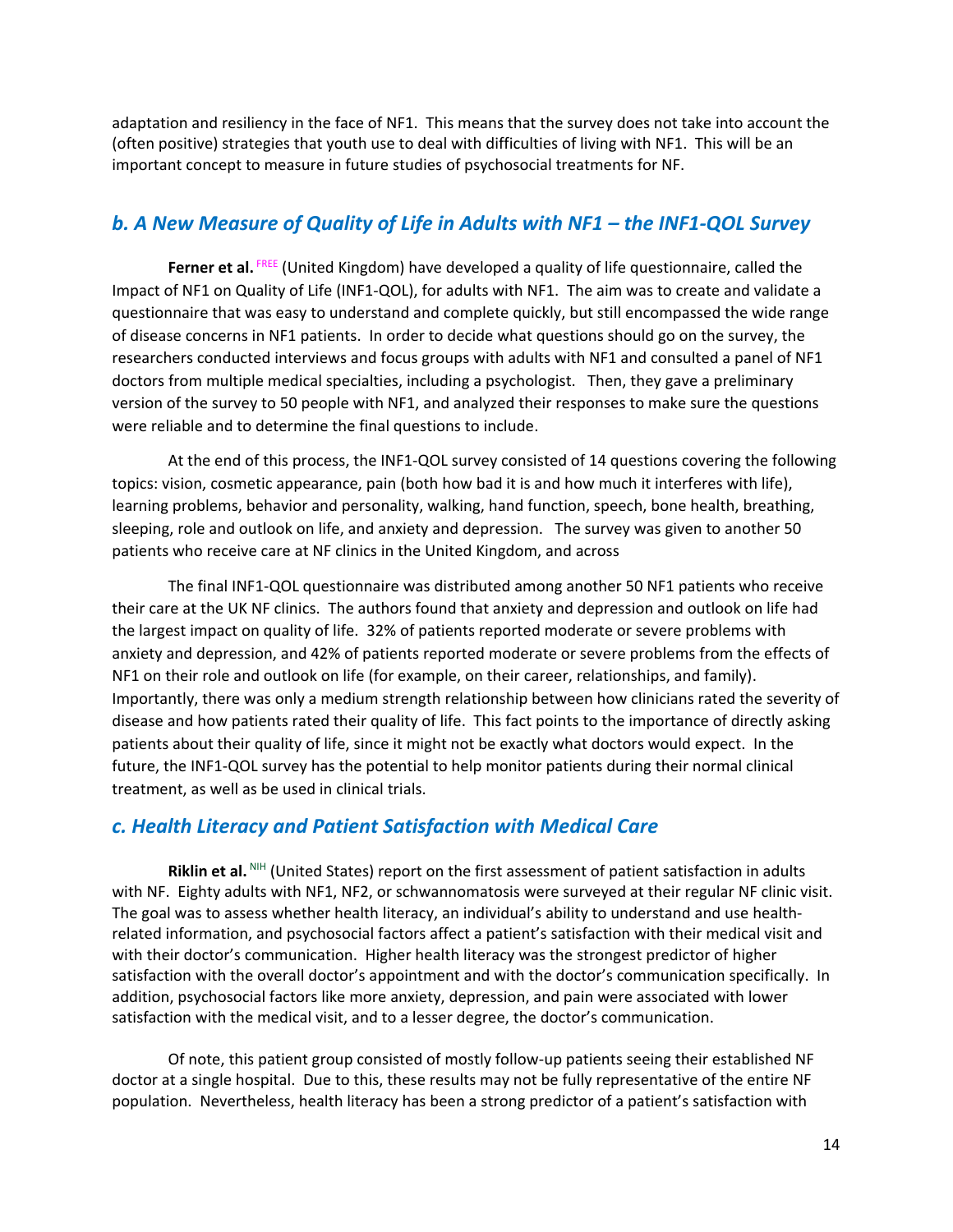their care in previous studies in people with a range of medical conditions. This points towards the importance of increasing health literacy in patients with NF and tailoring communication during medical visits to match each patient's level of health literacy.

\*Disclosure – The author of this newsletter is also a co-author of the study by Riklin et al.

#### **References**

Acosta MT, Kardel PG, Walsh KS, et al. Lovastatin as treatment for neurocognitive deficits in neurofibromatosis type 1: phase I study. Pediatr Neurol 2011;45:241–245.

Avery RA, Cnaan A, Schuman JS, Trimboli-Heidler C, Chen CL, Packer RJ, Ishikawa H. Longitudinal Change of Circumpapillary Retinal Nerve Fiber Layer Thickness in Children With Optic Pathway Gliomas. Am J Ophthalmol. 2015 Nov;160(5):944-952.e1.

Avery RA, Mansoor A, Idrees R, Trimboli-Heidler C, Ishikawa H, Packer RJ, Linguraru MG. Optic pathway glioma volume predicts retinal axon degeneration in neurofibromatosis type 1. Neurology. 2016 Dec 6;87(23):2403-2407.

Avery RA, Liu GT, Fisher MJ, Quinn GE, Belasco JB, Phillips PC, Maguire MG, Balcer LJ. Retinal nerve fiber layer thickness in children with optic pathway gliomas. Am J Ophthalmol. 2011 Mar;151(3):542-9.e2.

Bearden CE, Hellemann GS, Rosser T, Montojo C, Jonas R, Enrique N, Pacheco L, Hussain SA, Wu JY, Ho JS, McGough JJ, Sugar CA, Silva AJ. A randomized placebo-controlled lovastatin trial for neurobehavioral function in neurofibromatosis I. Ann Clin Transl Neurol. 2016 Feb 22;3(4):266-79.

Birckhead B, Sio TT, Pollock BE, Link MJ, Laack NN. Gamma Knife radiosurgery for neurofibromatosis type 2-associated meningiomas: a 22-year patient series. J Neurooncol. 2016 Dec;130(3):553-560.

Dombi E, Baldwin A, Marcus LJ, Fisher MJ, Weiss B, Kim A, Whitcomb P, Martin S, Aschbacher-Smith LE, Rizvi TA, Wu J, Ershler R, Wolters P, Therrien J, Glod J, Belasco JB, Schorry E, Brofferio A, Starosta AJ, Gillespie A, Doyle AL, Ratner N, Widemann BC. Activity of Selumetinib in Neurofibromatosis Type 1- Related Plexiform Neurofibromas. N Engl J Med. 2016 Dec 29;375(26):2550-2560.

Draucker CB, Nutakki K, Varni JW, Swigonski NL. The health-related quality of life of children, adolescents, and young adults with neurofibromatosis type 1 and their families: Analysis of narratives. J Spec Pediatr Nurs. 2017 Apr;22(2).

Ferner RE, Thomas M, Mercer G, Williams V, Leschziner GD, Afridi SK, Golding JF. Evaluation of quality of life in adults with neurofibromatosis 1 (NF1) using the Impact of NF1 on Quality Of Life (INF1-QOL) questionnaire. Health Qual Life Outcomes. 2017 Feb 14;15(1):34.

Kehrer-Sawatzki H, Farschtschi S, Mautner VF, Cooper DN. The molecular pathogenesis of schwannomatosis, a paradigm for the co-involvement of multiple tumour suppressor genes in tumorigenesis. Hum Genet. 2017; 136(2):129–148.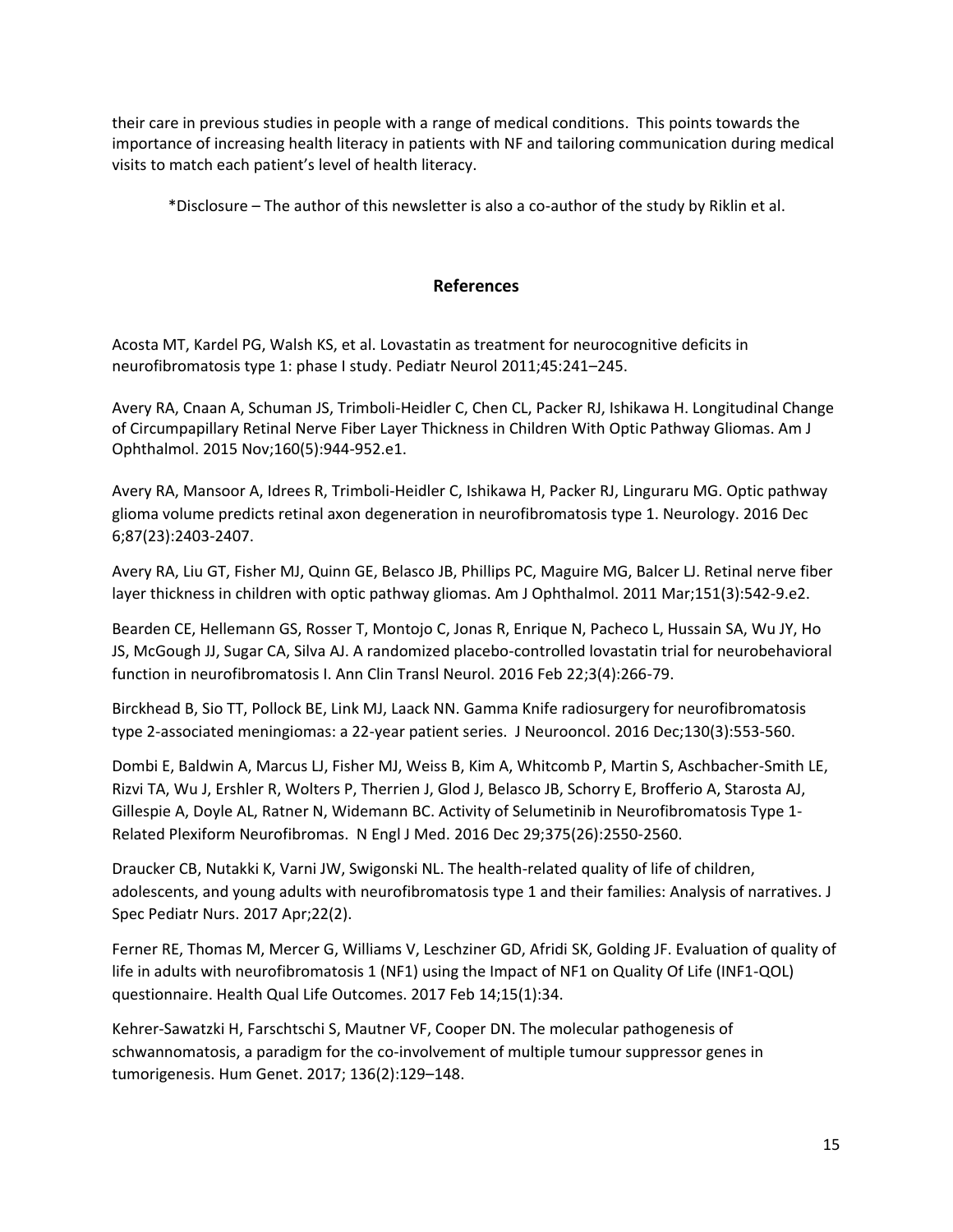Kruyt IJ, Verheul JB, Hanssens PE, Kunst HP. Gamma Knife radiosurgery for treatment of growing vestibular schwannomas in patients with neurofibromatosis Type 2: a matched cohort study with sporadic vestibular schwannomas. J Neurosurg. 2017 Jan 27:1-11. [Epub ahead of print]

Li W, Cui Y, Kushner SA, Brown RA, Jentsch JD, Frankland PW, Cannon TD, Silva AJ. The HMG-CoA reductase inhibitor lovastatin reverses the learning and attention deficits in a mouse model of neurofibromatosis type 1. Curr Biol. 2005 Nov 8;15(21):1961-7.

Linda XW, Recht LD. Bevacizumab for Treatment-Refractory Pain Control in Neurofibromatosis Patients. Cureus. 2016 Dec 18;8(12):e933.

Listernick R. Predicting which NF1 optic pathway gliomas will require treatment. Neurology. 2016 Dec 6;87(23):2389-2390.

Morris KA, Afridi SK, Evans DG, Hensiek AE, McCabe MG, Kellett M, Halliday D, Pretorius PM, Parry A; , on behalf of the UK NF2 Research Group. The response of spinal cord ependymomas to bevacizumab in patients with neurofibromatosis Type 2. J Neurosurg Spine. 2017 Apr;26(4):474-482.

Morris KA, Golding JF, Blesing C, Evans DG, Ferner RE, Foweraker K, Halliday D, Jena R, McBain C, McCabe MG, Swampillai A, Warner N, Wilson S, Parry A, Afridi SK; UK NF2 research group. Toxicity profile of bevacizumab in the UK Neurofibromatosis type 2 cohort. J Neurooncol. 2017 Jan;131(1):117- 124.

Nutakki K, Varni JW, Steinbrenner S, Draucker CB, Swigonski NL. Development of the pediatric quality of life inventory neurofibromatosis type 1 module items for children, adolescents and young adults: qualitative methods. J Neurooncol. 2017 Mar;132(1):135-143.

Ostrow KL, Bergner AL, Blakeley J, Evans DG, Ferner R, Friedman JM, Harris GJ, Jordan JT, Korf B, Langmead S, Leschziner G, Mautner V, Merker VL, Papi L, Plotkin SR, Slopis JM, Smith MJ, Stemmer-Rachamimov A, Yohay K, Belzberg AJ. Creation of an international registry to support discovery in schwannomatosis. Am J Med Genet A. 2017 Feb;173(2):407-413.

Payne JM, Barton B, Ullrich NJ, Cantor A, Hearps SJ, Cutter G, Rosser T, Walsh KS, Gioia GA, Wolters PL, Tonsgard J, Schorry E, Viskochil D, Klesse L, Fisher M, Gutmann DH, Silva AJ, Hunter SJ, Rey-Casserly C, Cantor NL, Byars AW, Stavinoha PL, Ackerson JD, Armstrong CL, Isenberg J, O'Neil SH, Packer RJ, Korf B, Acosta MT, North KN; NF Clinical Trials Consortium. Randomized placebo-controlled study of lovastatin in children with neurofibromatosis type 1. Neurology. 2016 Dec 13;87(24):2575-2584.

Ricker CA, Pan Y, Gutmann DH, Keller C. Challenges in Drug Discovery for Neurofibromatosis Type 1- Associated Low-Grade Glioma. Front Oncol. 2016 Dec 20;6:259.

Riklin E, Talaei-Kheoi M, Merker VL, Sheridan MR, Jordan JT, Plotkin SR, Vranceanu AM. First report of factors associated with satisfaction in patients with neurofibromatosis. Am J Med Genet A. 2017 Mar;173(3):671-677.

Smith MJ, Bowers NL, Bulman M, Gokhale C, Wallace AJ, King AT, Lloyd SK, Rutherford SA, Hammerbeck-Ward CL, Freeman SR, Evans DG. Revisiting neurofibromatosis type 2 diagnostic criteria to exclude LZTR1-related schwannomatosis. Neurology. 2017 Jan 3;88(1):87-92.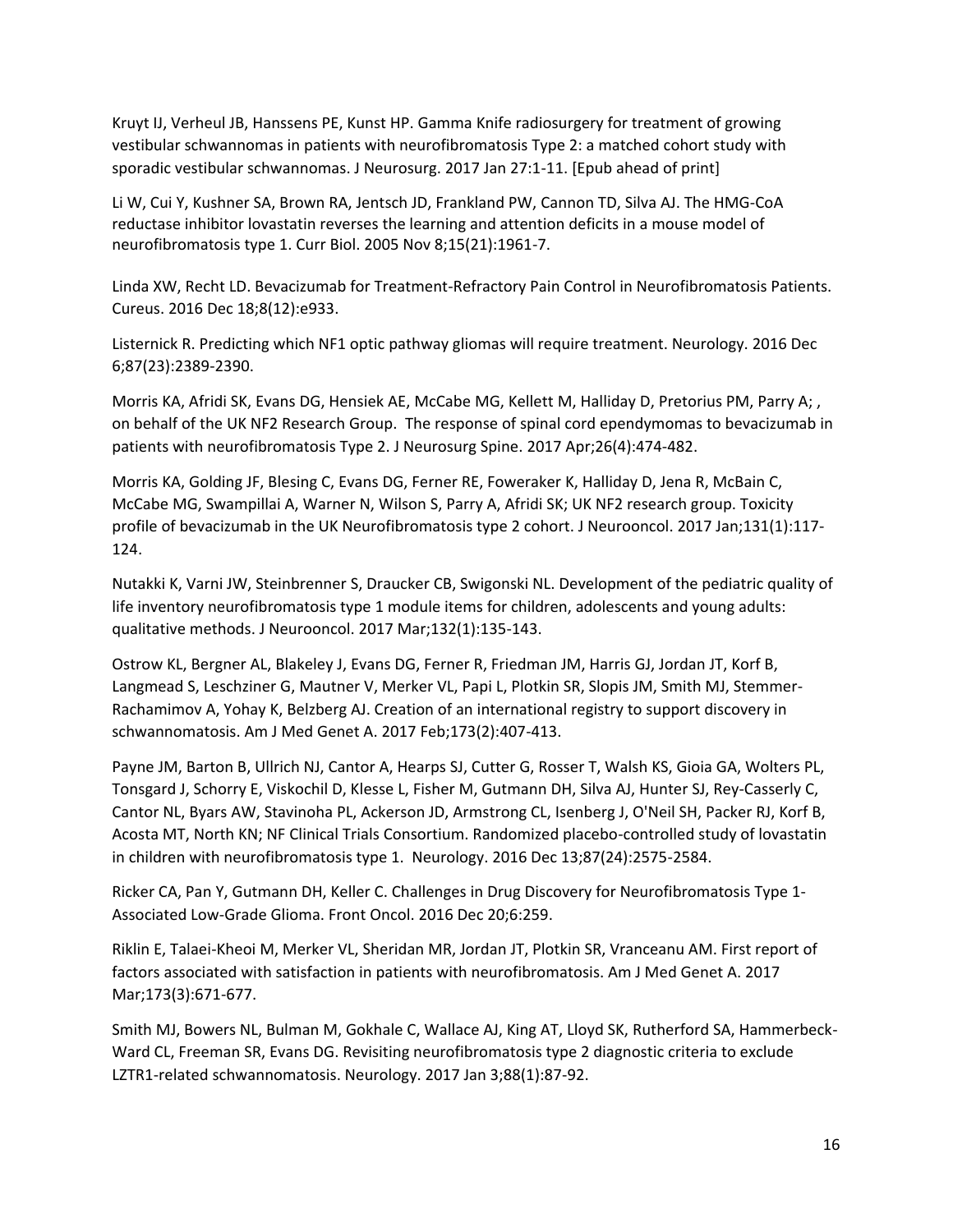Sweeney EE, Burga RA, Li C, Zhu Y, Fernandes R. Photothermal therapy improves the efficacy of a MEK inhibitor in neurofibromatosis type 1-associated malignant peripheral nerve sheath tumors. Sci Rep. 2016 Nov 11;6:37035.

Toonen JA, Solga AC, Ma Y, Gutmann DH. Estrogen activation of microglia underlies the sexually dimorphic differences in Nf1 optic glioma-induced retinal pathology. J Exp Med. 2017 Jan;214(1):17-25.

Tovmassian D, Abdul Razak M, London K. The Role of 18FDG-PET/CT in Predicting Malignant Transformation of Plexiform Neurofibromas in Neurofibromatosis-1. Int J Surg Oncol. 2016;2016:6162182.

Uusitalo E, Kallionpää RA, Kurki S, Rantanen M, Pitkäniemi J, Kronqvist P, Härkönen P, Huovinen R, Carpen O, Pöyhönen M, Peltonen S, Peltonen J. Breast cancer in neurofibromatosis type 1: overrepresentation of unfavourable prognostic factors. Br J Cancer. 2017 Jan 17;116(2):211-217.